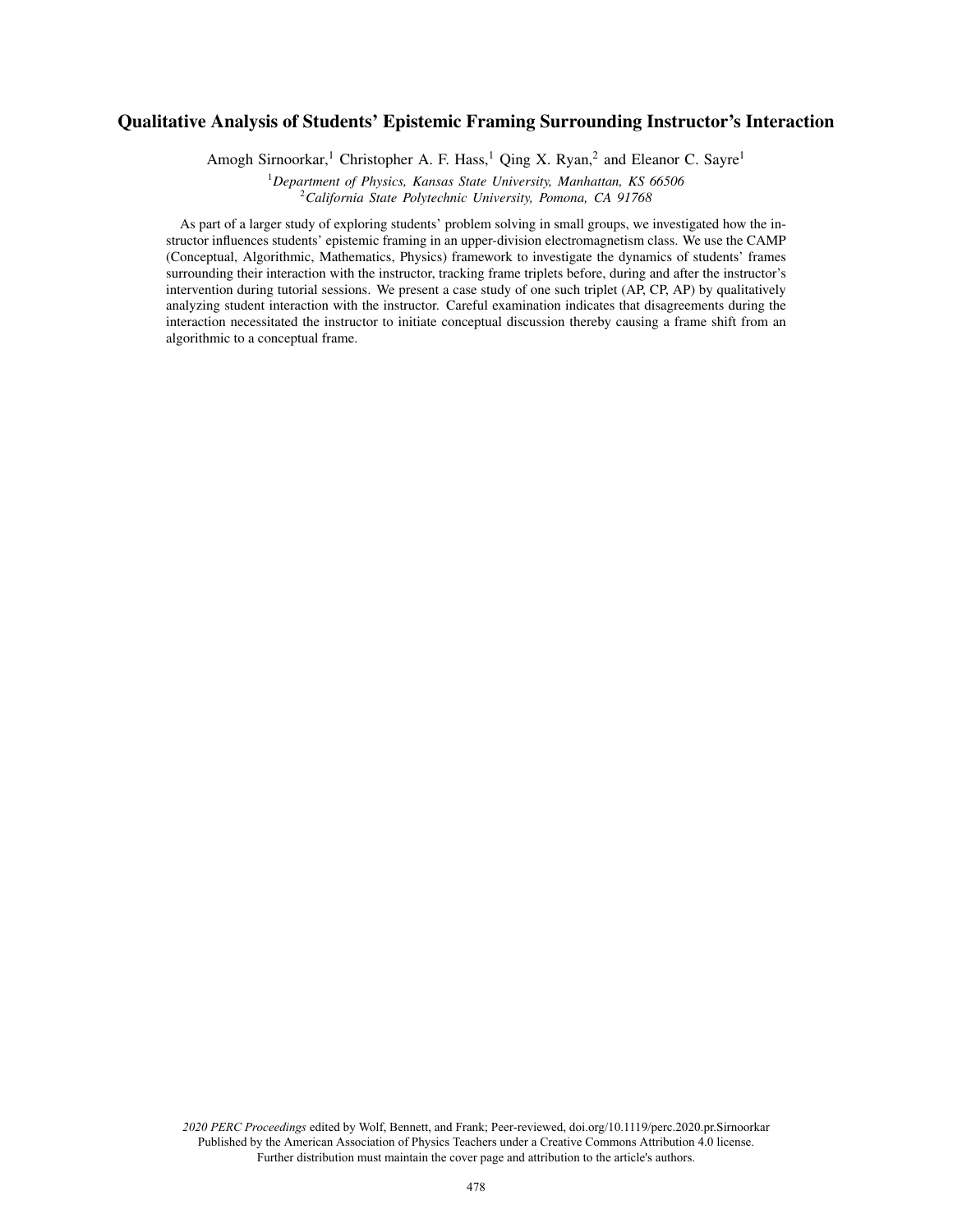# I. INTRODUCTION

Students' epistemic framing during problem solving attracts considerable attention in physics education research [1–10]. While existing literature indicates that instructors can influence students' framing during collaborative problem solving [11], we explore the mechanisms by which this occurs. We investigate this influence qualitatively by employing the CAMP (Conceptual, Algorithmic, Mathematics and Physics) [4] framework and analyzing frame triplets. A frame triplet is set of three consecutive, discrete frames centered around the instructor's intervention. The first frame in a triplet is the students' starting frame, the second is the framing of the instructor's interaction and the last is the students' frame after the instructor's exit. Prior work [11] using the same data suggests that while students spent substantial time in algorithmic frames, the instructor prefers to respond conceptually. Building on this work, we investigate how interaction with the instructor may facilitate a transition of students' frames from an algorithmic to a conceptual frame. We select a triplet in which a conceptual frame is sandwiched between two algorithmic ones. We seek to understand the features of the instructor's interaction which led her to shift the frame from algorithmic to conceptual.

We present a case study drawn from an upper division electromagnetism (E&M) tutorial. The students are engaged in the calculation of electric potential due to a finite line of charge along the axis of the charge distribution. When they reach a dead end the instructor intervenes. We find that instances of disagreements during the interaction prompt the instructor to provide additional conceptual input. This results in predominantly conceptual framing during the interaction. Disagreements during this interaction are an anchoring feature prompting the instructor to nudge students towards a conceptual discussion. Through this result, we hope to explore the verbal cues in students-teacher interaction which may help facilitate student learning in normal classroom settings.

<span id="page-1-0"></span>

FIG. 1: CAMP frames

**Mathematics** 

Disagreements can disturb the flow of a conversation when participants realize they hold contradictory beliefs. A disagreement is defined as an expression of a view that differs from that expressed by another speaker [12]; during a disagreement, common ground must be established before the discourse can proceed [13, 14]. This is often achieved through clarification, justification, or explanation. In collaborative problem solving involving an instructor, disagreements usually represent students' ideas being challenged or contradicted. Such instances often require deeper explanations from the instructor to address their concerns. Disagreements during a physics discourse can affect students' understanding of the context. They are instrumental in managing discussions amongst students for collaborative scientific sensemaking and critically evaluating each others' viewpoints [15].

#### II. THEORETICAL FRAMEWORK

We employ the two dimensional CAMP framework  $[4, 5, 5]$ 11] to investigate students' epistemic frames. This framework associates students' activities during problem solving along two mutually orthogonal axes yielding four epistemic frames as shown in Figure [1.](#page-1-0) Productive problem solving requires appropriate frames as well as effective transitions (shifts) between them. Earlier work has analyzed students' frame shifts in the absence of the instructor's assistance  $[4, 5]$ , and between students and instructors [11]. In this work, we extend prior work on students' frame shifting [4, 5] and instructors' influence on student framing [11] to extend analysis of frame triplets. A triplet (explained in the previous section) with similar frames could involve both students and the instructor following each other's leads, as is common in this data set [11]. On the other hand, dissimilar frames may imply that students are stuck in a frame and the instructor responds with new information from another frame. This intervention from the instructor may result in students either continuing to work with their initial framing or make the necessary transition to a new one. As conceptual physics seems to be the instructor's preferred frame [11], it would be interesting to observe a triplet with dissimilar frames wherein the instructor's interaction is marked with conceptual physics.

The instructor's assistance during problem solving often involves upholding students' existing ideas or introducing new ones with incidental verbal disagreements. Furthermore, these disagreements can be either from the instructor or student end. Under classroom settings, teachers occasionally attend to disagreements by invoking their authority through their expertise  $[16, 17]$ . In this process of resolving disagreements we believe that students' ideas on the content are negotiated. In the present work, we observe two types of disagreements between students and the instructor. The first in which there is an explicit use of negating language (e.g. "no, that's not right") called 'Bald on record' and the other involving indirect mitigation (e.g. through questions) [14, 18].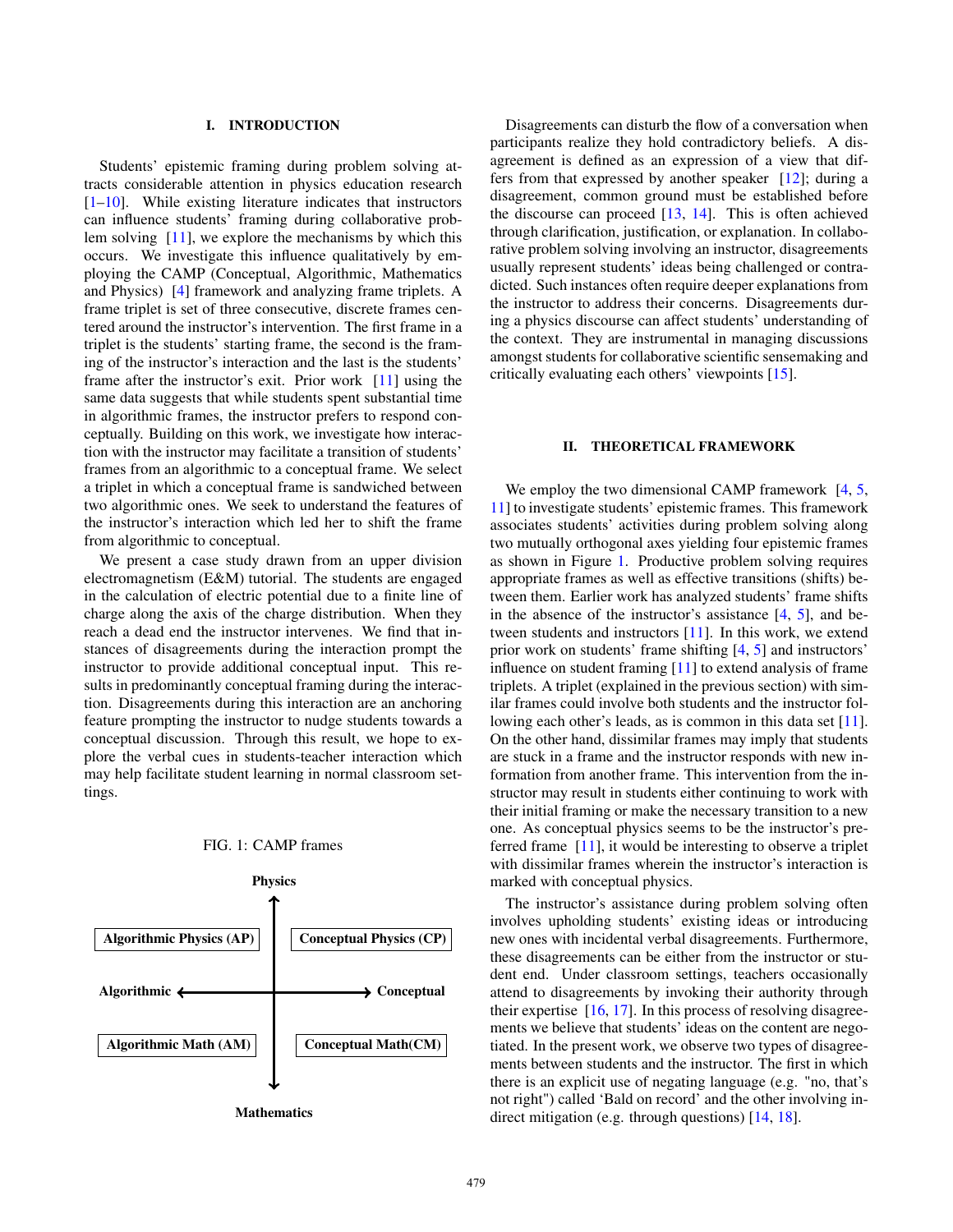## III. METHODOLOGY

The video data in this study is of a tutorial session from the initial stages of an undergraduate upper-division E&M course from 2015 at a large midwestern university. The students are engaged in tutorial problems [19] with a common shared whiteboard between them. The instructor circulates, interacting with each group of 3-5 students regularly. We focus on a group of three male students; the instructor is female.

We selected interactions based on content richness and their audio and visual clarity. Prior work on the same data indicates students spend substantial time in algorithmic frames and while the instructor prefers a conceptual frame. We identify and focus on the conceptual nature of the instructor's interaction in a triplet with dissimilar frames – AP, CP, AP. This intervention includes the entire duration of the instructor's presence at the table (90 seconds). To code the frames before and after the intervention, we examined one minute before and after, total time 210 seconds (60+90+60).

Students' words, prosody, and body gestures were used by the first three authors to apply a previously developed coding scheme [4], using a minimum of 30 seconds of actions to determine a frame. After discussing coding discrepancies, consensus was reached on the coding and on the description of the chosen scenarios.

We focus on the 'turning points' in the conversation which indicated the interaction's framing to be predominantly conceptual. We present this case and its analysis in the following sections. The scenario involves a group of three students  $(S1,$ S2, and S3) trying to determine the expression for electric potential at a point along the z−axis due to a line of charge placed between  $z = 0$  and  $z = -d$  as shown in Fig. 2 (a).

# IV. ANALYSIS

#### A. Before interaction

The students begin by writing the potential integral in terms of volume charge density with an equation taken from the problem statement. To deal with the charge density term, they set up another integral  $Q = \int_0^d \lambda \, dl$ , which upon evaluation yields  $Q = \lambda d$ , a constant (see Fig. 2 (b) and (c)). They then set out to determine the expression for the potential. They begin by exploring the meaning of  $\tau$  in general (which is the distance between the charge element  $dq$  and the point of interest  $P$ ) and then in the given context with the help of Cartesian coordinate system. The meaning of  $\tau$  reaffirms their obtained line integral. This integral on further evaluation yields an expression in terms of  $ln(0)$  and  $ln(\infty)$  as shown in FIG. 2 (b). This is when students realize that something has gone wrong and hit a dead end. At this stage the instructor arrives, observes the students being stuck and intervenes.

Before the instructor's arrival, the students engage in setting up the required equations and meticulous handling of the integral. We code this behavior as algorithmic physics (AP). We observe two major features of their work in this frame

- <span id="page-2-0"></span>1. Student S1 believes that the line of charge behaves like a point charge when viewed end on from any point along the z−axis. (Note that the line charge does look like a point in that perspective, but the potential due to this line charge is not the same as that of a point charge).
- <span id="page-2-1"></span>2. Students set the limits of the integral to be limits used in calculating potential difference (from 0 to  $\infty$ ) instead of the locations of the charge (from  $-d$  to 0). This is congruent to prior findings about students' difficulties in E&M [20].

The students do not explicitly discuss observation [\(1\)](#page-2-0) among themselves until S1 mentions this in the presence of the instructor. However, S1 explicitly advocates for the observation [\(2\)](#page-2-1) and all group members unanimously agreed.

#### B. During interaction: Episode I

Arriving at the table, the instructor observes the students working on the whiteboard for 15s. She then initiates the conversation with: "*Yeah, there are some issues here"*. Pointing at the written integral (the equation given in the problem statement) she suggests "*This is definitely true, but I would like to suggest that instead of doing volume integral, you could just do a line integral".* She continues "*like you were doing here"* by pointing towards students' equation:  $Q = \int_0^d \lambda \, dl$ . While this is being said, S1 erases the whiteboard to make space for the instructor as the others listen.

The initial comment from the instructor ("*This is definitely true, but. . . "*) might mirror a sense of disagreement. But, this is not in response to students' verbal statement, but rather a reflection of their engagement with the problem and their writing on the whiteboard. Further, the structure of her remarks (*". . . but. . . instead of. . . you could"*) indicates her noticing the students' resolution of the dissimilarity between two integrals: the volume integral (from the problem statement) and the line integral (written by students). And lastly, her other statement "*like you were doing here"* reflects her efforts in understanding the students' written work.

At this point, S1 asks the Instructor (I):

- S1: *"Well, this is. . . since we are looking along the line on the z-axis, then this line just looks like a point charge?"*
- I: *"No, it does not. . . does not look like only a point charge"*. (Pointing towards the figure illustrating the linear charge) *" So these pieces contribute less than these pieces"*.

Looking at S1's inquiry, we infer that students' work can be explained by their idea of viewing the entire line of charge as a point where they can just treat the total charge as Q. Instructor responds to this view by explaining that the charge elements which are farther away from point  $P$  contribute less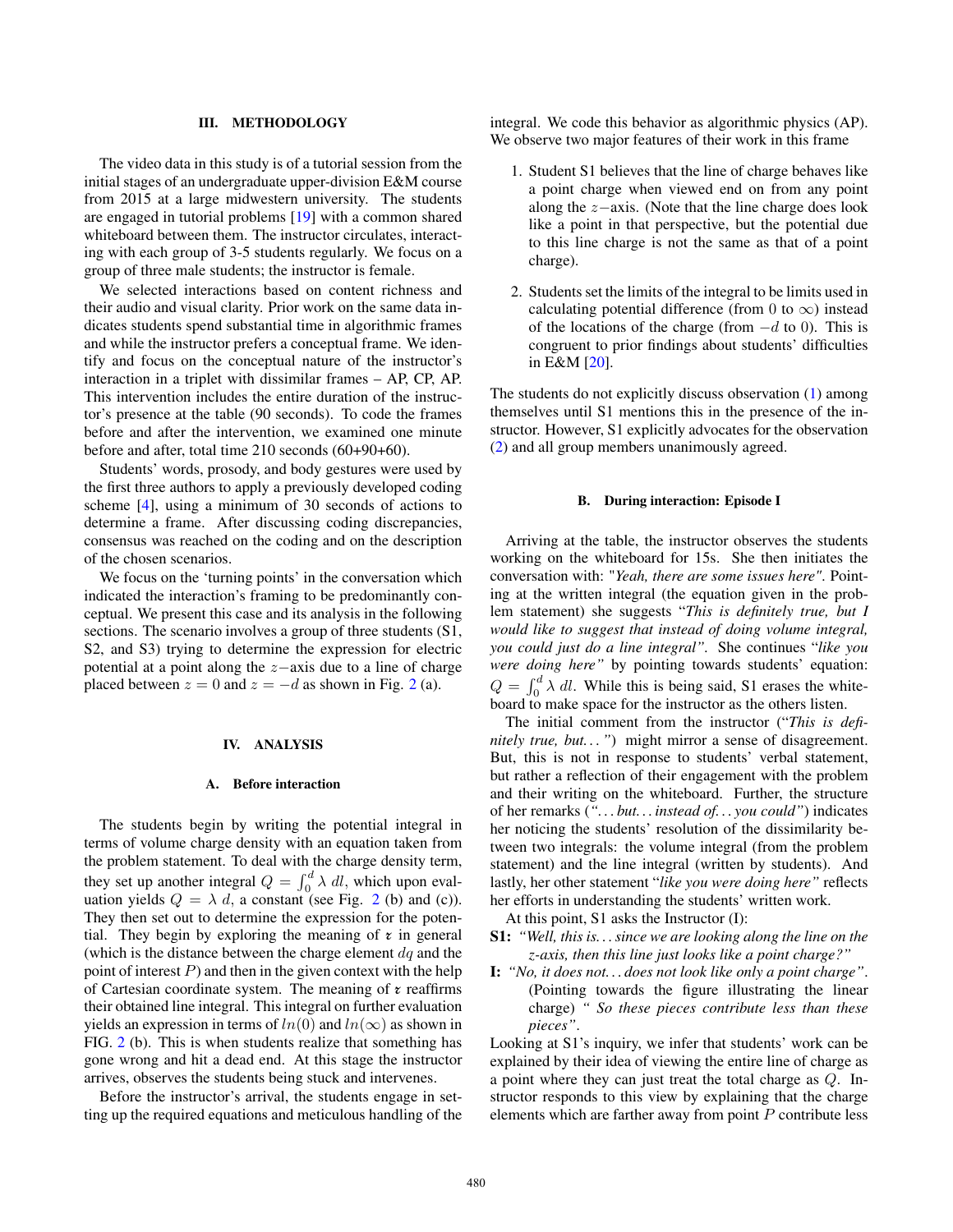

FIG. 2: Problem statement: A uniform linear charge density  $\lambda$  extends from the origin to the point  $(0, 0, -d)$ . Using the  $\zeta$ technique from earlier in the course, find an expression for the potential for points on the positive z-axis,  $V(z)$ . Remember:

$$
V = \frac{1}{4\pi\epsilon_0} \int \frac{\rho(\mathbf{z}') d\tau'}{d\mathbf{z}}
$$

to the potential than those which are nearer. Students listen keenly to the explanatory tone of the instructor until she makes her next move.

This episode assumes significance since this is the first instance of a disagreement between students and the instructor emerging in this conversation. The statement of the instructor *"No, it does not. . . "* clearly falls under the category of a negating linguistic indicator thus making the disagreement to be 'Bald on record'  $(14)$  type. Secondly, the instructor did not stop after disagreeing but rather went ahead with a supplementary conceptual explanation on the 'why' of her response.

# C. During interaction: Episode II

Moving forward, the instructor makes modifications to the students' integral on the whiteboard to make it relevant to the given context: reducing the equation from volume to a line integral and replacing volume charge density  $(\rho)$  with linear charge density ( $\lambda$ ). During one such alteration, S1 refers to the limits and says:

- S1: *"infinity to zero"*
- I: *" Where is the charge? Infinity to zero?"*
- S1: *"The charge or the potential?"*
- I: *"The charge,* (while pointing at potential integral) *because you are doing this integral where the charge is"*

The question from the instructor "*Where is the charge? Infinity to zero?"* contradicts the assumption which the students had been working under (2). As mentioned earlier, students agreed that the limits of the integral were determined by the potential rather than by the charge distribution. In this context, we resonate with Janie Rees-Miller's view on classroom disagreements that it is sufficient for an utterance to be a disagreement (indirect) even if not stated explicitly and students' questions are often indirect and can be 'cloaked in the guise of an information question' [18]. We interpret S1's question as indirect disagreement. This disagreement prompted the instructor to further explain why location of charge distribution matters in determining the limits of the integral. Meanwhile S3 makes an intervening comment on the limits *"zero to negative* d*"* to which she agrees by replying *"zero to negative* d*, then those are the limits of your integral"* .

#### D. During interaction: Episode III

Near the end of the interaction, the instructor points out modifications that need to be made in the integral, this time turning to d**r**. She suggests, *"*d**r** *depends on which little piece of charge you are looking at. So, you wanna plug in* d**r** (while erasing the d**r**) *to be the distance from your little piece of charge to the point of interest. That distance will vary based on where you are looking at."*

She then poses a probing question *"So what is* d**r**?". S3 replies while gesturing his hand in upward direction *"infinitely far away"*. The instructor in turn disagrees with the student:*"not infinitely far away"* bringing out our third and the last disagreement of this interaction. She chooses to follow up her disagreement by reiterating the meaning of d**r** as *"It's from your piece of charge* dq *to your point of interest"*. Similar to the arguments made in *Episode IV B*, we believe the disagreeing statement *"not infinitely far away"* to be of the 'Bald on record' type with explicit use of negating (*'not'*) linguistic indicator. This disagreement engendered a discussion on the contextual meaning of d**r**.

Continuing, the instructor gestures on the diagram, and suggests *"So, I am gonna suggest that you write* d**r** *as sum of zero* (from origin) *to your place of charge and zero to your place of interest"*. With this comment she conveys d**r** to be the distance from the position of  $dq$  (which varies) to point P (which is constant).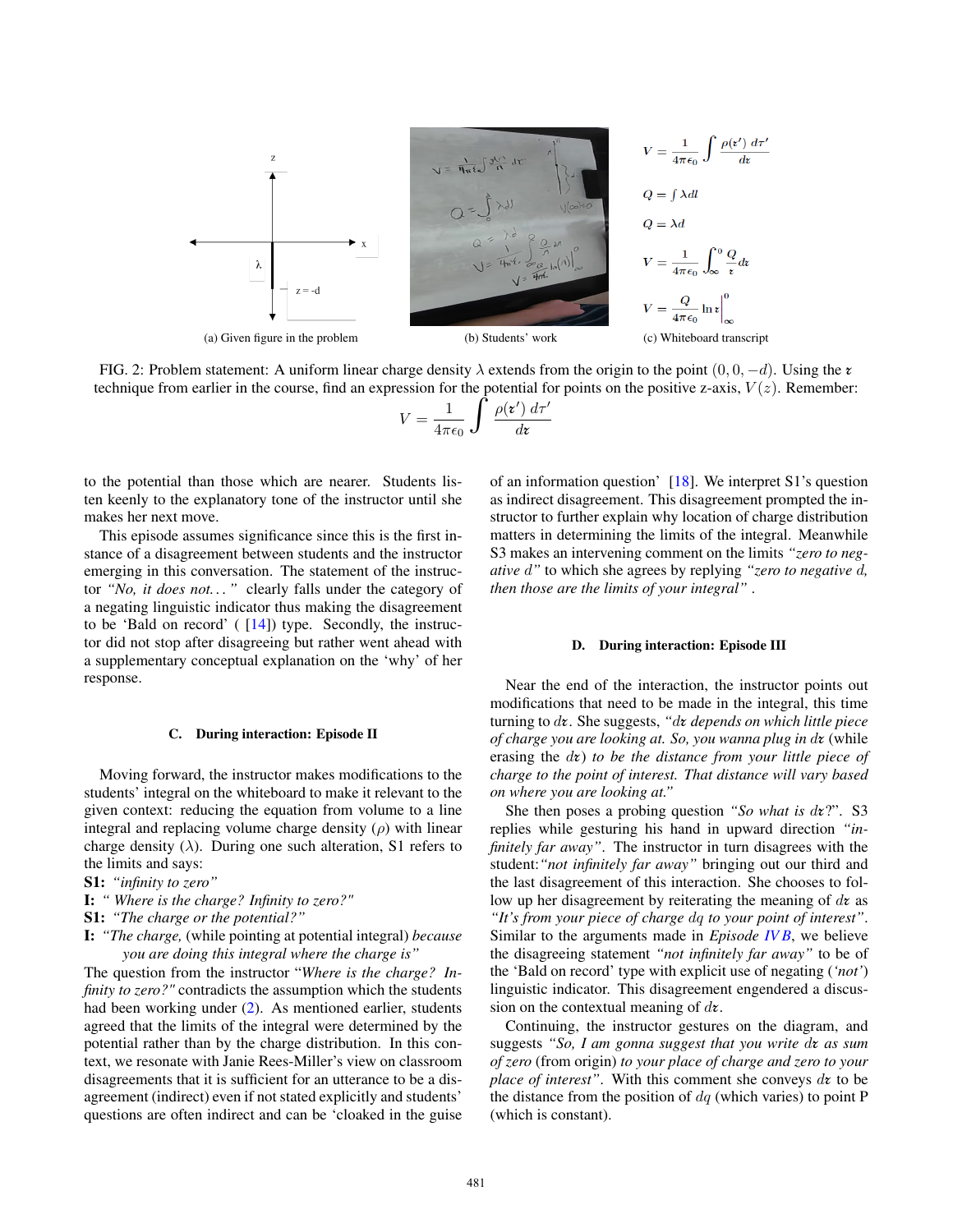Because all three of these episodes of the students interacting with the instructor were dominated by conceptual considerations – reasoning of charge elements contributing unevenly to the potential, the limits of the integral being determined by the charge distribution and elucidating the contextual meaning of  $d\mathbf{z}$  – we interpret this as an extended period of being in the conceptual physics (CP) frame.

# E. After interaction

After the instructor's exit from the table, the students resume their work by picking up the clues from the interaction. However, we find no signs of frustration or lack of enthusiasm in students due to the apparent setbacks from the instructor's intervention. Following the suggestion of the instructor just before her exit, students revisit the meaning of  $\epsilon$  by writing it in vector form as  $\vec{\tau} = (\vec{r} - \vec{d})$  and then plugging it in the revised potential integral. These set of activities mark the post-60 seconds interval of instructor's intervention. Since the students are mainly exploring known physics equations and rearranging them, we code this duration (the last frame of the triplet) to be algorithmic physics (AP).

This is the final frame shift of the triplet, from conceptual physics during the instructor's interaction to algorithmic physics (AP) after the interaction. However, this final shift does not appear to be triggered by disagreements, but rather corresponds to resuming the natural flow of problem solving after resolving their initial issues (observations 1 and 2).

# V. DISCUSSION

Across the instructor interaction, we observe three instances of disagreements between the instructor and students. The first instance of disagreement on the linear charge distribution acting as a point charge, the second on the limits of the potential integral and the last pertaining to the contextual meaning of d**r**. These instances were instrumental in prompting the instructor to initiate a supplementary discussion. Before and after the intervention, the students are in the algorithmic physics (AP) frame; during it, they are in the conceptual physics (CP) frame.

The instructor at the beginning of the interaction picked up the existing students' idea (potential integral) and modified each term in accordance with the context of the problem. Because the students are in algorithmic physics before and after the instructor's intervention, it would not have been surprising had the middle frame in the triplet revolved around following procedures of formulating and evaluating the line integral. In that case, the central part of our triplet would have been algorithmic physics (AP). Instead, the instructor's interaction is built around the conceptual underpinnings of the problem.

One possible reason for the occurrence of a conceptual physics framing, when surrounded by algorithmic physics, is because a disagreement has occurred. Prompted by these three disagreements during the interaction, we observe a frame shift from algorithmic physics (AP) in students' initial frame to a sustained conceptual physics (CP) framing during the interaction.

## VI. CONCLUSION

Prior work indicates that both students and instructors can influence each other's epistemic framing during collaborative problem solving. To qualitatively investigate the mechanism of this influence, we take up the idea of a frame triplet and chose to focus on the instructor-led frame shift from algorithmic physics (AP) to conceptual physics (CP). In our case study, we identified disagreements during the interaction with the instructor as likely anchoring features responsible for the sustained conceptual nature of interaction's framing. This in turn resulted in the frame shift from an algorithmic to a conceptual frame.

While the instructor engaged in 'Bald on record' disagreement, the students used implicit ones. When those disagreements are resolved, the students return to an algorithmic frame (AP). Further, we believe disagreements to be one among many other features responsible for influencing students' framing during instructor's intervention. Other features like questions posed, context and purpose of the interaction, nature of the problem (involving mathematical computation vs conceptual reasoning) etc. may also contribute in promoting frame shifts. Further investigations by taking these features into account may shed better insight on the above mentioned influence.

Due to the exploratory nature of this study, we only analyzed one episode in detail and chose to focus on conceptual nature of instructor's interaction. However, conceptual physics need not be the 'preferred' frame during problem solving. We opine that the choice of each frame carries its own merit based on the context of the problem being solved. Thus, exploring the 'fluidity' of frame transitions involving other frames (conceptual and algorithmic math) can equally contribute in understanding the mechanism of instructor's influence. In addition, more analyses in the future similar to the present work can further explore within the domain of disagreements ('Bald on record' vs implicit) and how disagreements interact with conceptual or algorithmic framing. Our future work may also investigate pedagogical implications for how instructors could support students' problem solving and productive frame shifting.

#### ACKNOWLEDGMENTS

Thanks to Lydia Bender, Amali Priyanka Jambuge, Hien Khong and Maxwell Franklin for their valuable contributions. Portions of this work were supported by NSF DUE-1430967 and the KSU and CPP departments of physics.